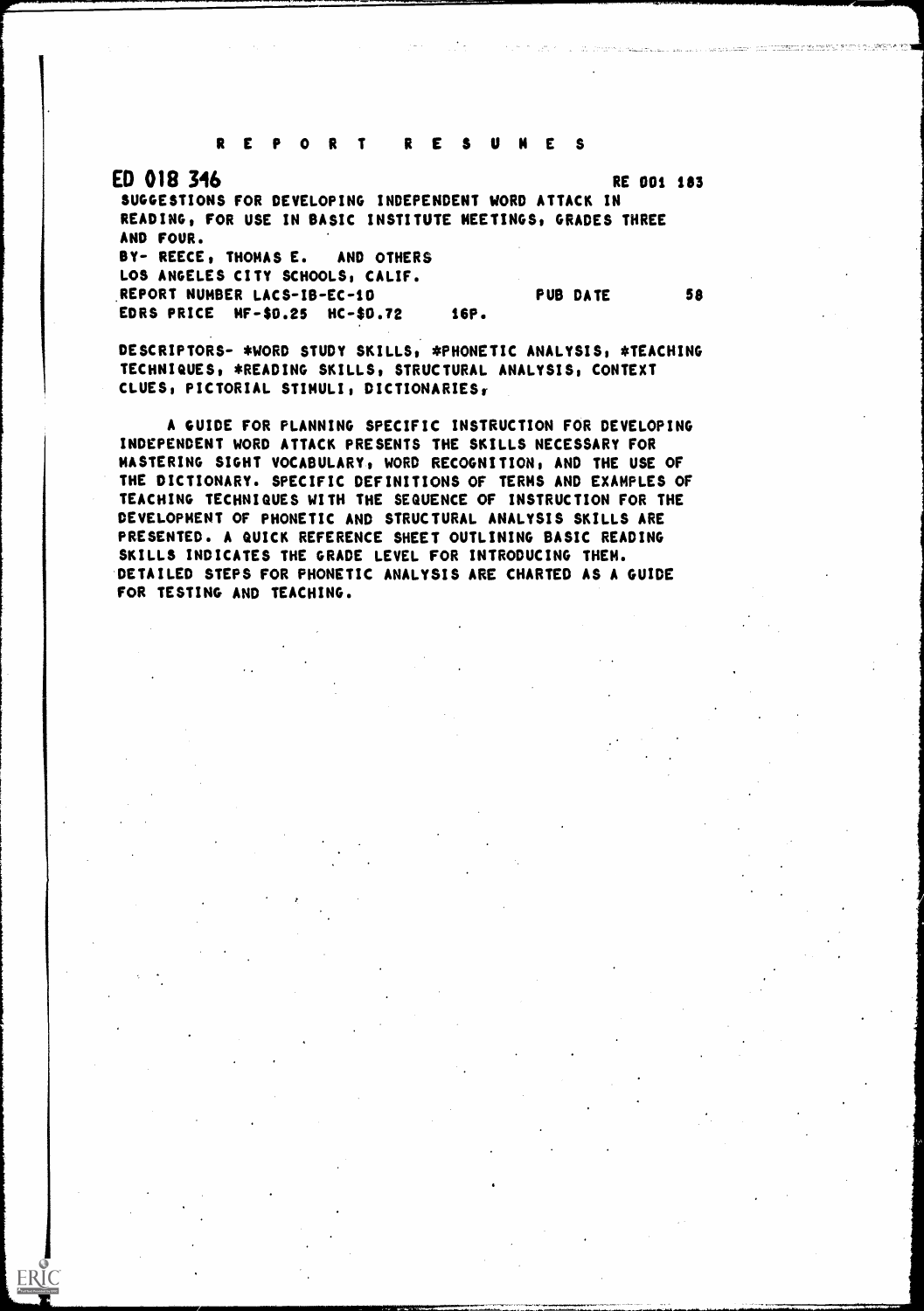# SUGGESTIONS FOR DEVELOPING INDEPENDENT WORD ATTACK

## IN READING

FOR USE IN BASIC INSTITUTE MEETINGS GRADES THREE AND FOUR

#### U. S. DEPARTMENT OF HEALTH, EDUCATION & WELFARE OFFICE OF EDUCATION

THIS DOCUMENT HAS BEEN REPRODUCED EXACTLY AS RECEIVED FROM THE PERSON OR ORGANIZATION ORIGINATING IT. POINTS OF VIEW OR OPINIONS STATED DO NOT NECESSARILY REFRESENT OFFICIAL OFFICE OF EDUCATION POSITION OR POLICY.

#### INSTRUCTIONAL BULLETIN NO. EC-10

REECE, THOMAS E.

LOS ANGELES CITY SCHOOLS Division of Instructional Services Curriculum Branch

1958

ERIC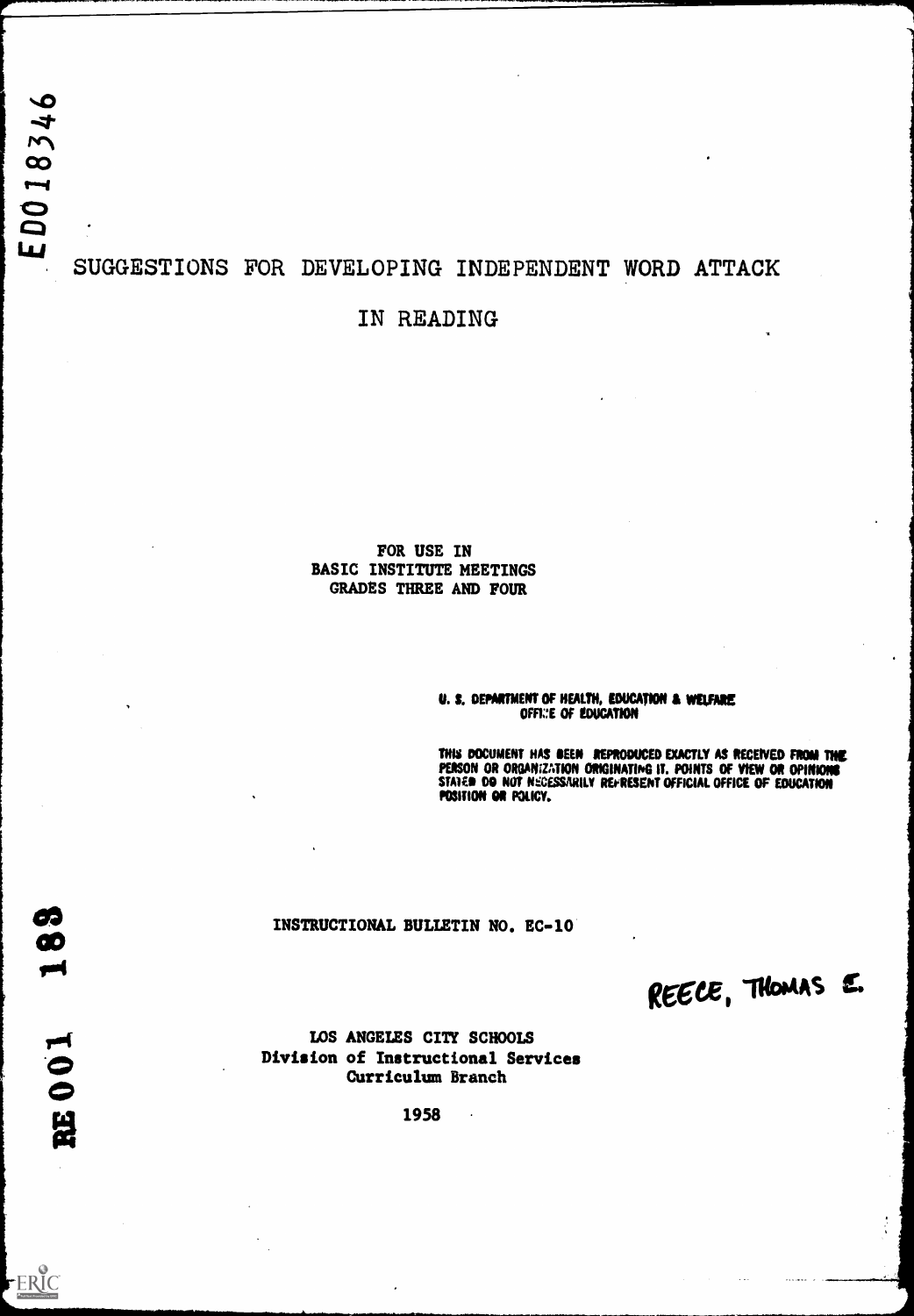# SUGGESTIONS FOR DEVELOPING INDEPENDENT WORD ATTACK

**ANDERS, ATT, J. P. P. M. PRESENTINA INA LAZZ** 

# IN READING

FOR USE IN BASIC INSTITUTE MEETINGS GRADES THREE AND FOUR

 $\mathcal{L}_{\bullet}$ 

ERIC

INSTRUCTIONAL BULLETIN NO. EC-10

LOS ANGELES CITY SCHOOLS Division of Instructional Services Curriculum Branch

1958

**BEATER**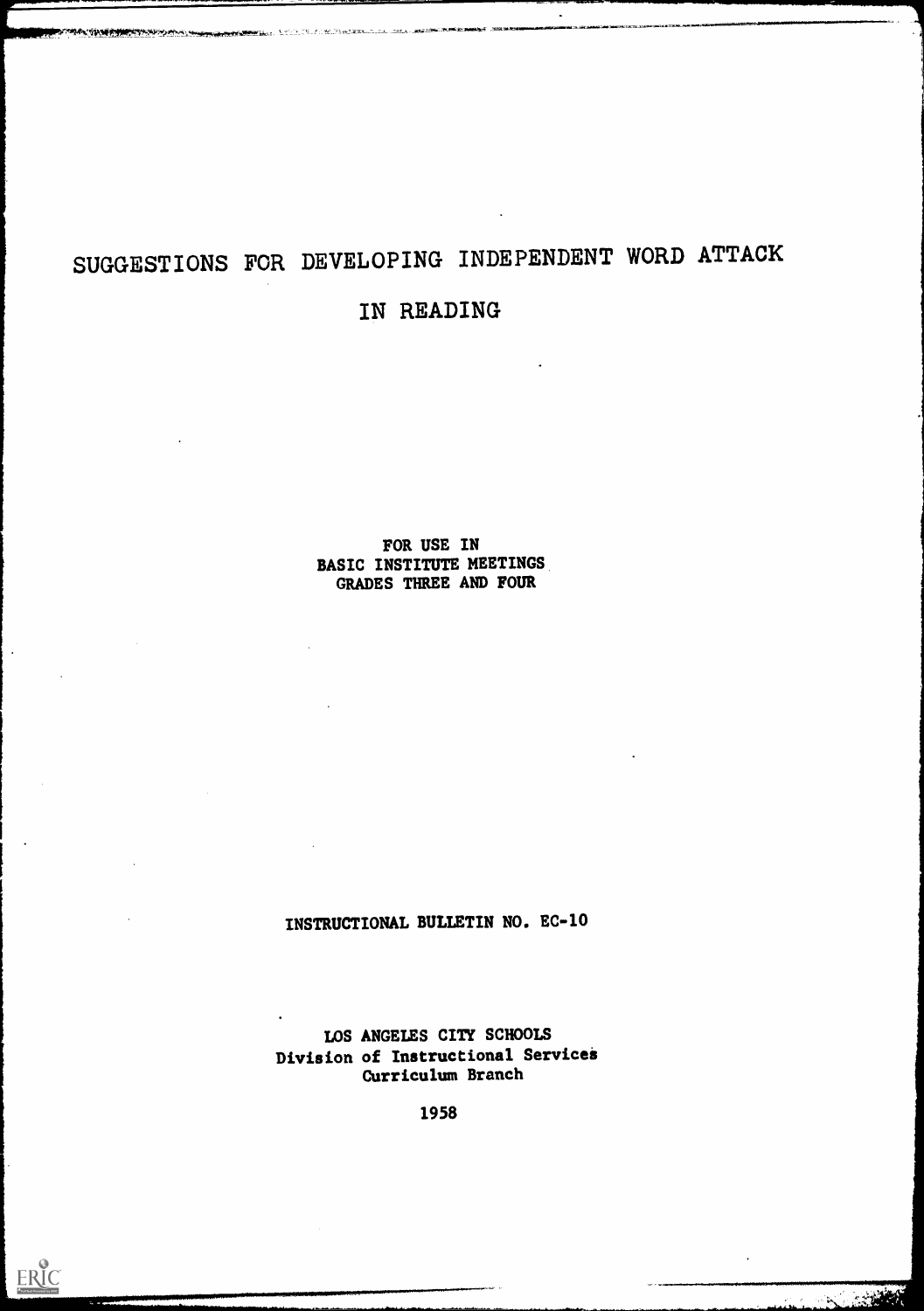This material vas developed by personnel in the Division of Elementary Education. It has been edited by Supervisors of the Curriculum Branch, and printed by the Division of Instructional Services for use in Basic Institute Meetings for Grades Three and Four.

 $\mathbf{R}^{(1)}$ 

a a constitution and a contract of the second second services and a contract of the second service of the service of the service of the service of the service of the service of the service of the service of the service of

**APPROVED:** 

 $\boxed{\frac{1}{\frac{1}{\sqrt{t_{\text{full Next}}}}\sum_{\text{Perioded by EHC}}}$ 

THOMAS E. REECE Elementary Administrative Assistant Division of Elementary Education

EVERETT CHAFFEE<br>Associate Superintendent Associate Superintendent Division of Instructional Services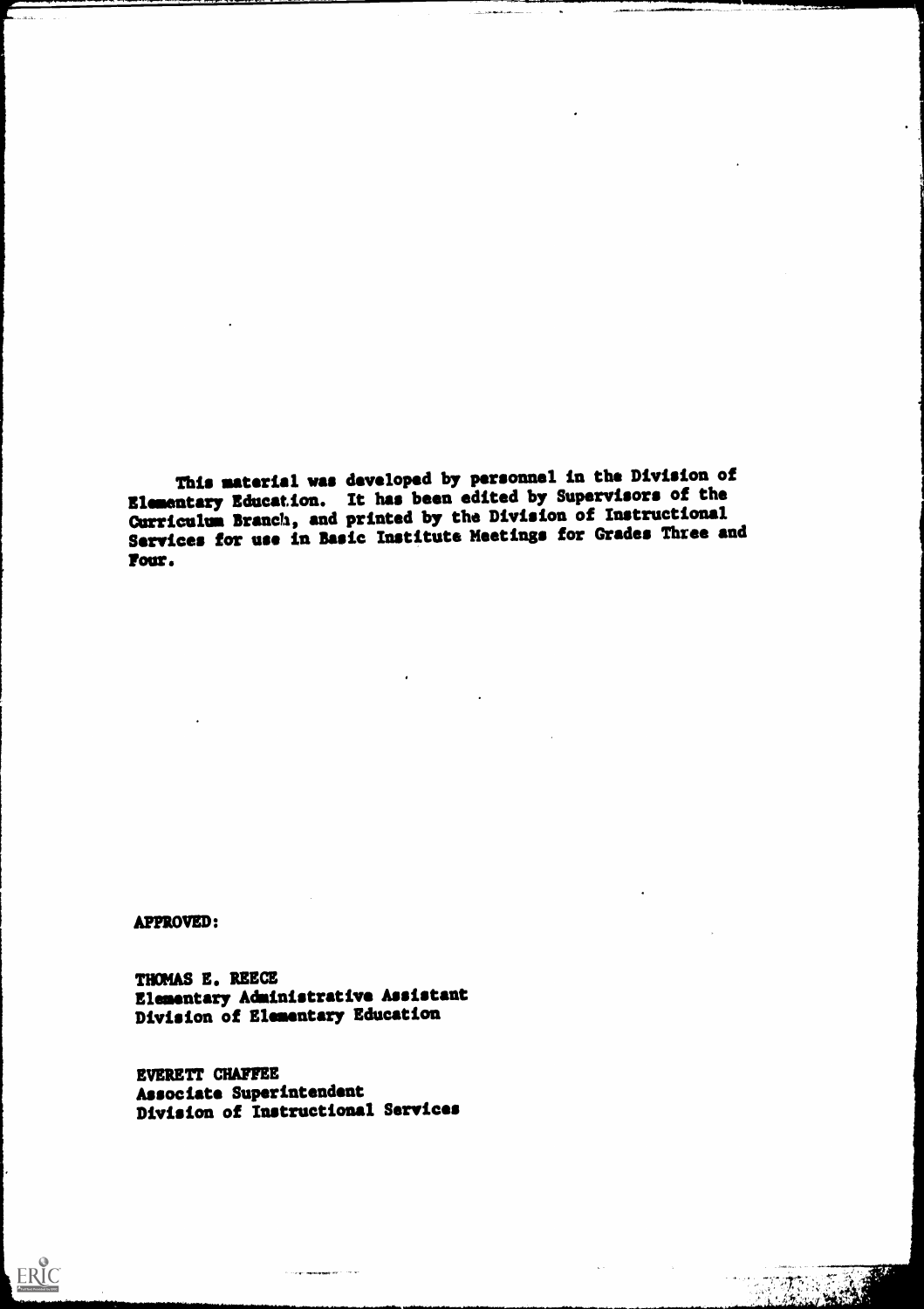#### FOREWORD

This material is offered as a guide to help teachers plan specific instruction to aid children in becoming independent in attacking new or unfamiliar words. The skills that should be taught through the reading program to help develop independence in word attack are included together with suggested techniques for developing each skill. Not all of these suggestions will be appropriate for each class and selection should be made according to the needs and abilities of the group.

The material is organized according to:

I. Skills to aid in developing independent word attack

A. Mastery of Sight Vocabulary

B. Word Recognition Skills

- 1. Picture clues
- 2,. Context clues
- 3. Configuration clues
- 4. Phonetic analysis
- 5. Structural analysis
- C. Use of the Dictionary
- II. Definitions of the terms used
- III. Teaching techniques to aid in the development of the skills
	- IV. Sequence of instruction for the development of the skills of phonetic analysis and structural analysis

As a further guide for the teacher, a quick reference sheet is included showing the grade level at which each of the basic reading skills is introduced.

iii

ERIC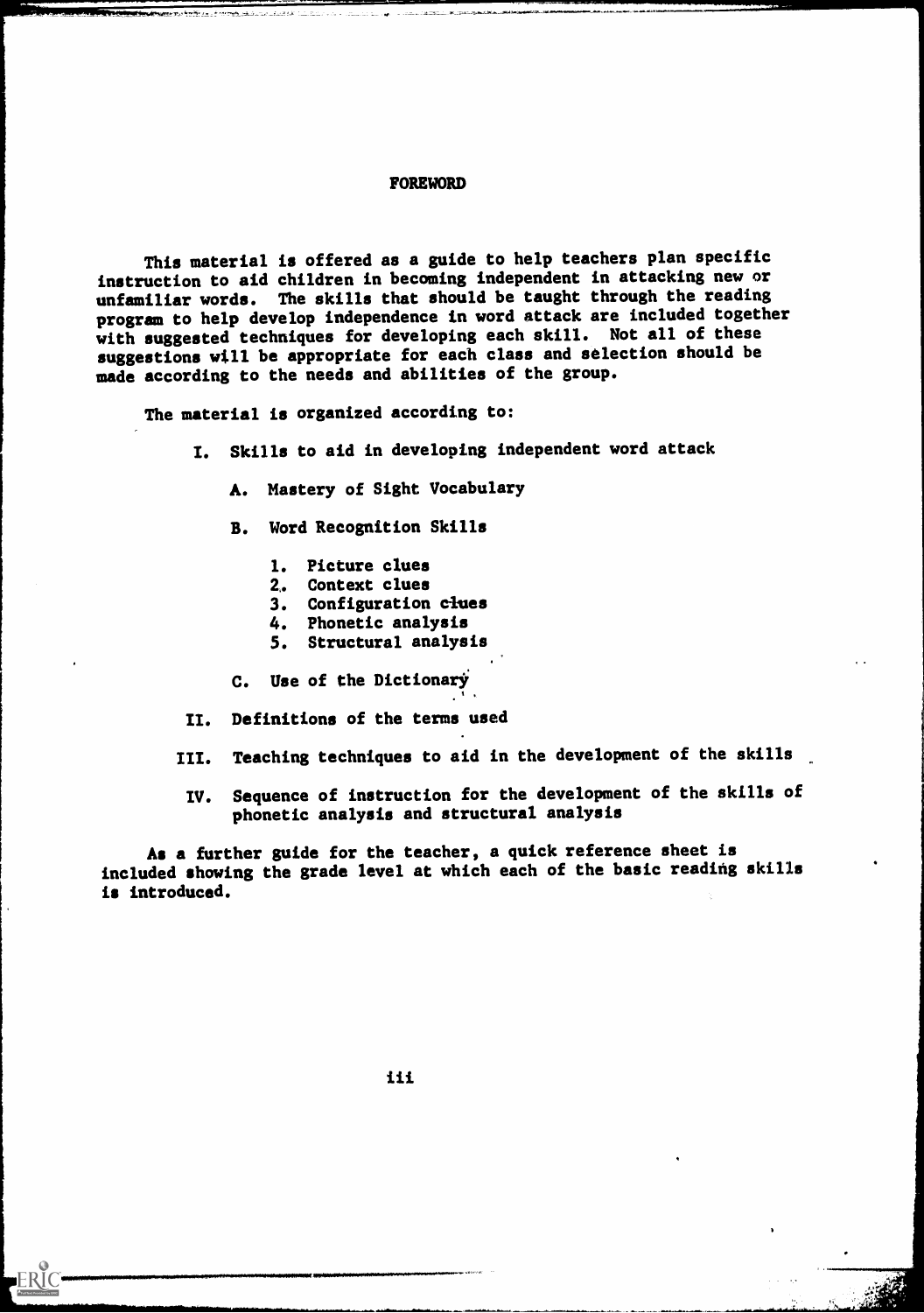#### SUGGESTIONS FOR DEVELOPING INDEPENDENT WORD ATTACK

- I. Skills that should be included in the reading program to help children attack words independently
	- A. Mastery of Sight Vocabulary
	- B. Development of Word Recognition Skills
		- 1. Picture clues
		- 2. Context clues
		- 3. Configuration clues
		- 4. Phonetic Analysis
		- 5. Structural Analysis
	- C. Use of the Dictionary

#### II. Definition of terms used

ERIC

a 2010 da xareen Marine Leon di L

A. Sight Vocabulary

Instantaneous perception of words

- S. Word Recognition Skills
	- 1. Picture clues

Using pictures to help recognize new words

2. Context clues

Using the context of a sentence or phrase as a clue to the recognition of new words

3. Configuration clues

Observing the total shape of a word, its tallness, length, vertical characteristics, and double letters as a clue to its recognition

4. Phonetic Analysis

Primarily a process of associating appropriate sounds with the printed word form.

The Company of the Company of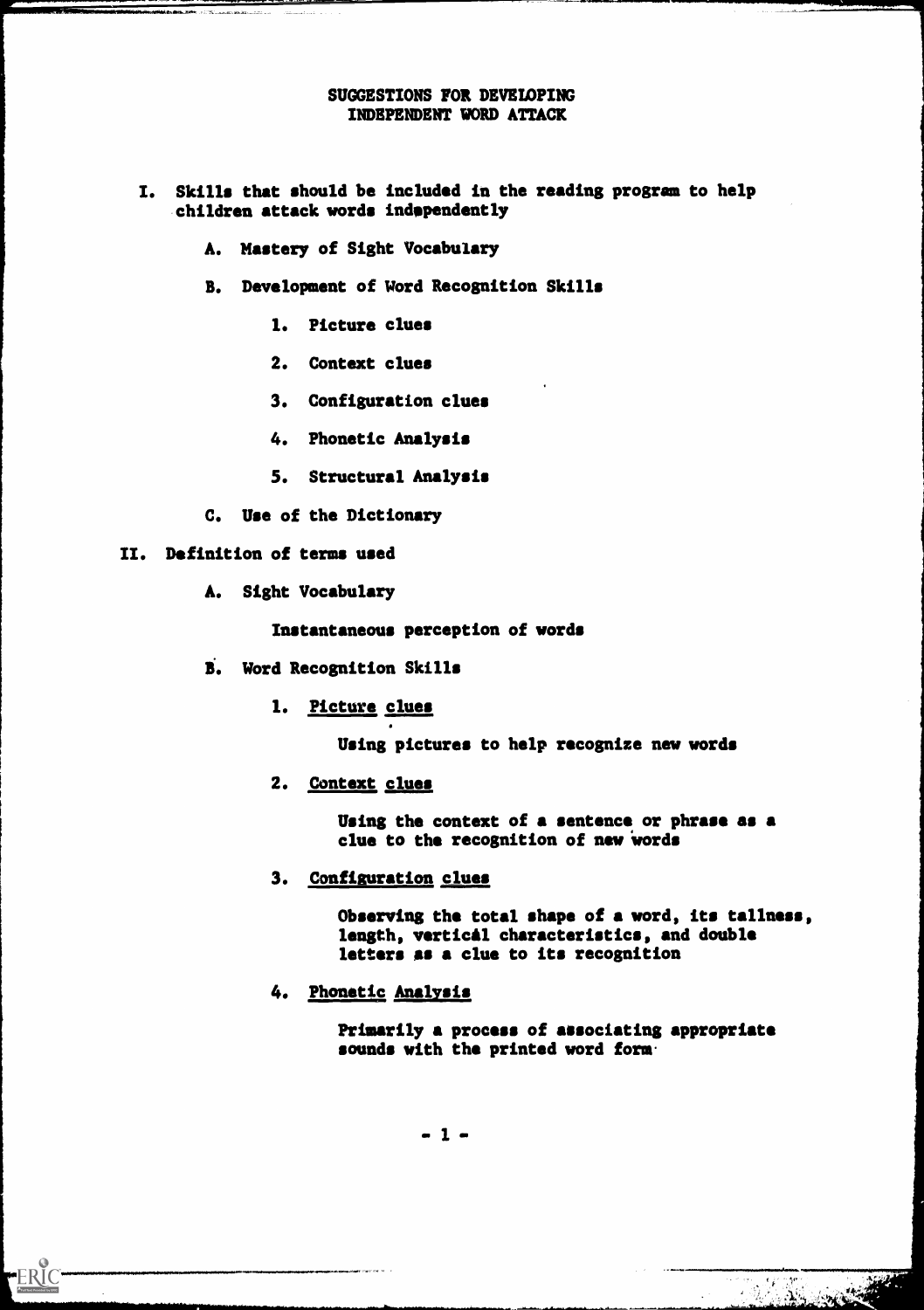#### 5. Structural Analysis

Analysis through visual scrutiny to identify a root word, a prefix, a suffix, or to find the structural pattern of a word

C. Use of the Dictionary

A final check or a source of pronunciation and meaning of a word

- III. Teaching techniques to aid in the development of skills
	- A. Mastery of Sight Vocabulary
		- 1. Use the word in a meaningful situation
		- 2. Label objects
		- 3. Present strong meaning associations
		- 4. Introduce abstracts with concrete illustrations
		- 5. Provide carefully guided oral language activities
		- 6. Direct careful scrutiny of the configuration of the word
		- 7. Emphasize the likeness and differences between words
		- S. Extend meaning association and variant meanings
		- 9. Guide attention toward different words with identical form
		- 10. Provide many opportunities to meet the same word in different situations
		- 11. Control the number and use of new words (through selection of materials)
		- 12. Determine the type of drill according to the needs of the children
	- B. Teaching techniques to develop word recognition skills
		- 1. Picture clues

ERIC

- a. Explain the use of the picture in discovering the new word
- b. Teach the children to read pictures through enumeration, interpretation, and inference
- Give practice in picture reading
- d. Provide opportunities to read diagrams, maps, and charts

- 2 -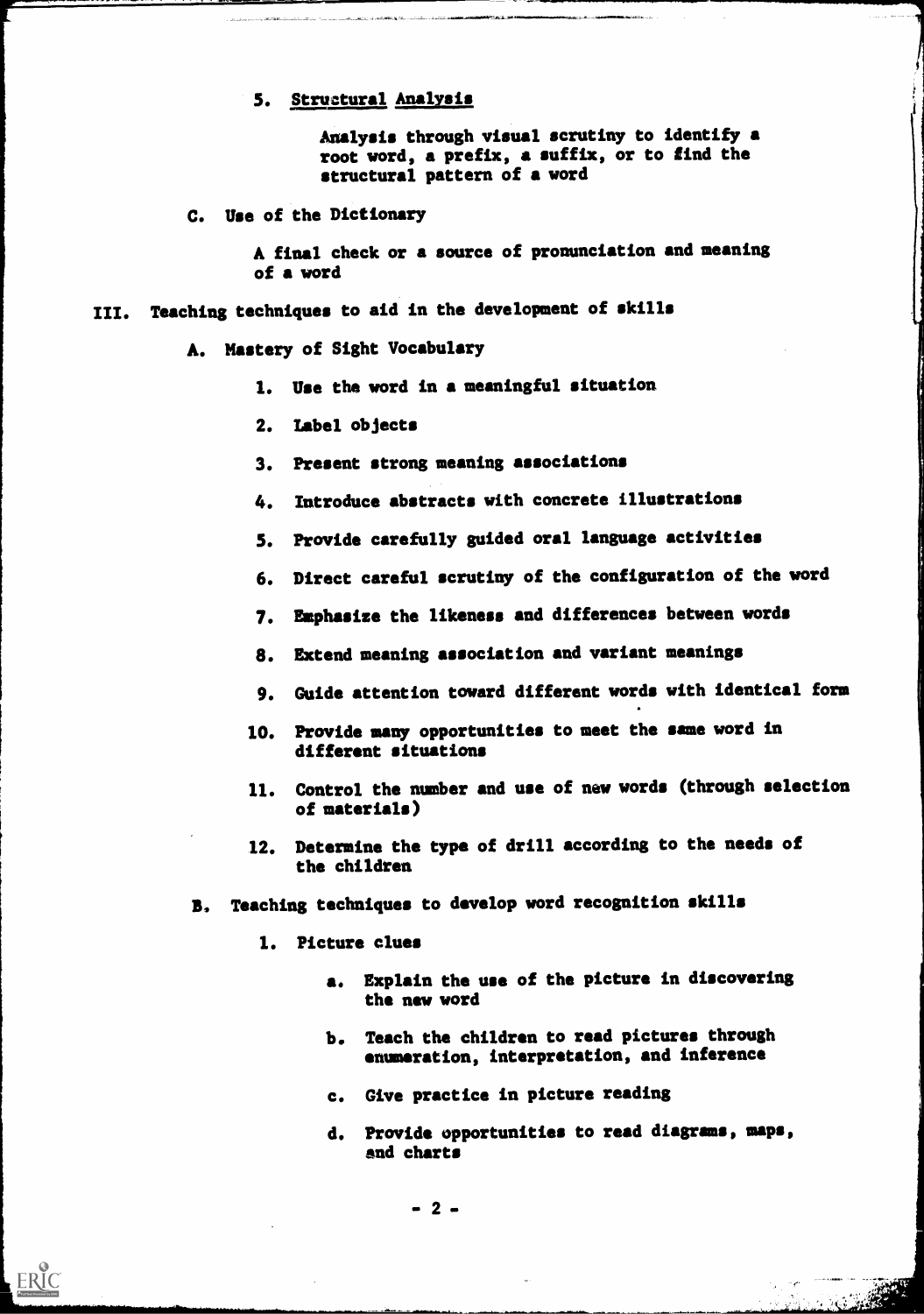2. Context clues

.<br>د د د د هم الاستفاد الاستفاد الاستفادة

- a. Guide thinking toward the context clue that indicates the possibility for the unknown word
- b. Choose reading materials that are properly adjusted both in subject matter and in vocabulary to the experiences of the group
- c. Make certain the children are prepared to attach appropriate meaning to the new words:
	- 1) Discuss the word and its meaning
	- 2) Use visual aids for clarification
	- 3) Present the new word in a meaningful situation
	- 4) Develop the children's interest in the meaning of the word
	- 5) Select words appropriate to the speech pattern of the children
- d. Provide specific training in combining pictures and verbal context
- e. Create riddles about the story
- f. Guide the children to continue reading after meeting an unfamiliar word and come back to it
- 3. Configuration clues
	- a. Develop the habit of giving close scrutiny to sight words
	- b. Determine root words
	- c. Note likenesses and differences between words
	- d. Reinforce the skill of remembering word forms
	- e. Develop follow-up activities calling for visual scrutiny
	- f. Recall something known to relate to something unknown
- 4. Phonetic Analysis
	- Identify the sounds that we use in our language and the symbols that represent these sounds

- 3 -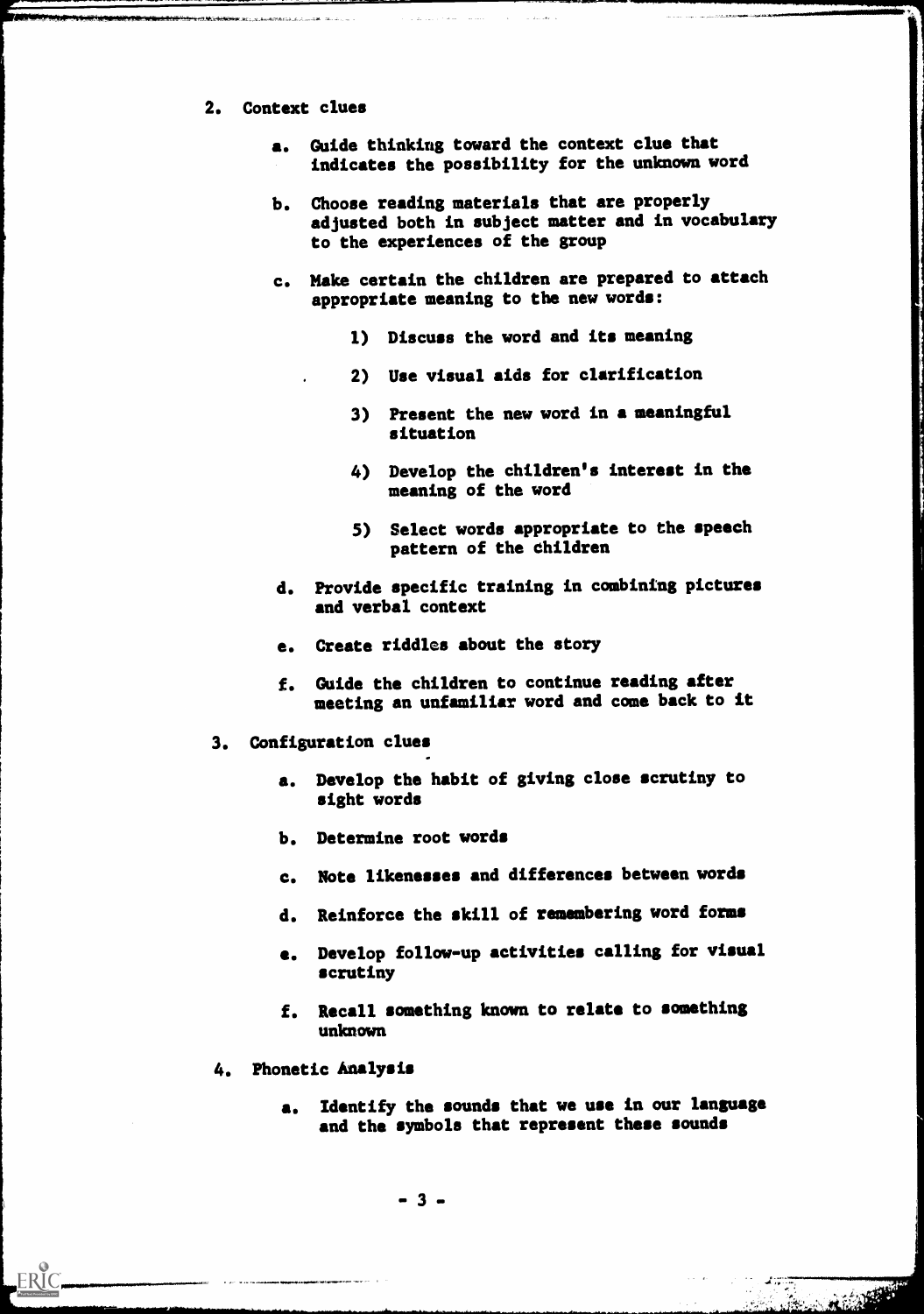- b. Develop the ability to hear a sound and to reproduce it accurately-auditory perception
- c. Develop the ability to "observe likenesses and differences in words by their form" visual perception
- d. Develop an understanding of silentness and variability of letter sounds
- e. Recognize visual clues that aid in determining vowel sounds
- f. Identify syllables as pronunciation units

#### 5. Structural Analysis

- a. Scrutinize the word for known parts
- b. Develop an awareness of meaningful units
- c. Recognize suffixes and prefixes appropriate to the level
- d. Identify inflected forms-case, numbers, gender, person, time
- e. Teach derived forms and variants
- f. Identify compound words
- g. Recognize syllabic units
- h. Divide words into syllables to aid pronunciation
- i. Learn to divide the word at the end of the line appropriate to level
- j. Identify root words
- C. Teaching techniques for use of the dictionary
	- 1. Develop a knowledge of alphabetical sequence
	- 2. Develop the ability to use guide words
	- 3. Identify the root word in an inflected or derived form
	- 4. Develop the ability to derive the pronunciation of an entry word
		- a. Identify consonant and vowel sounds and associate them with the symbols shown in pronunciation key
		- b. Blend consonant and vowel sounds into syllables and syllables into words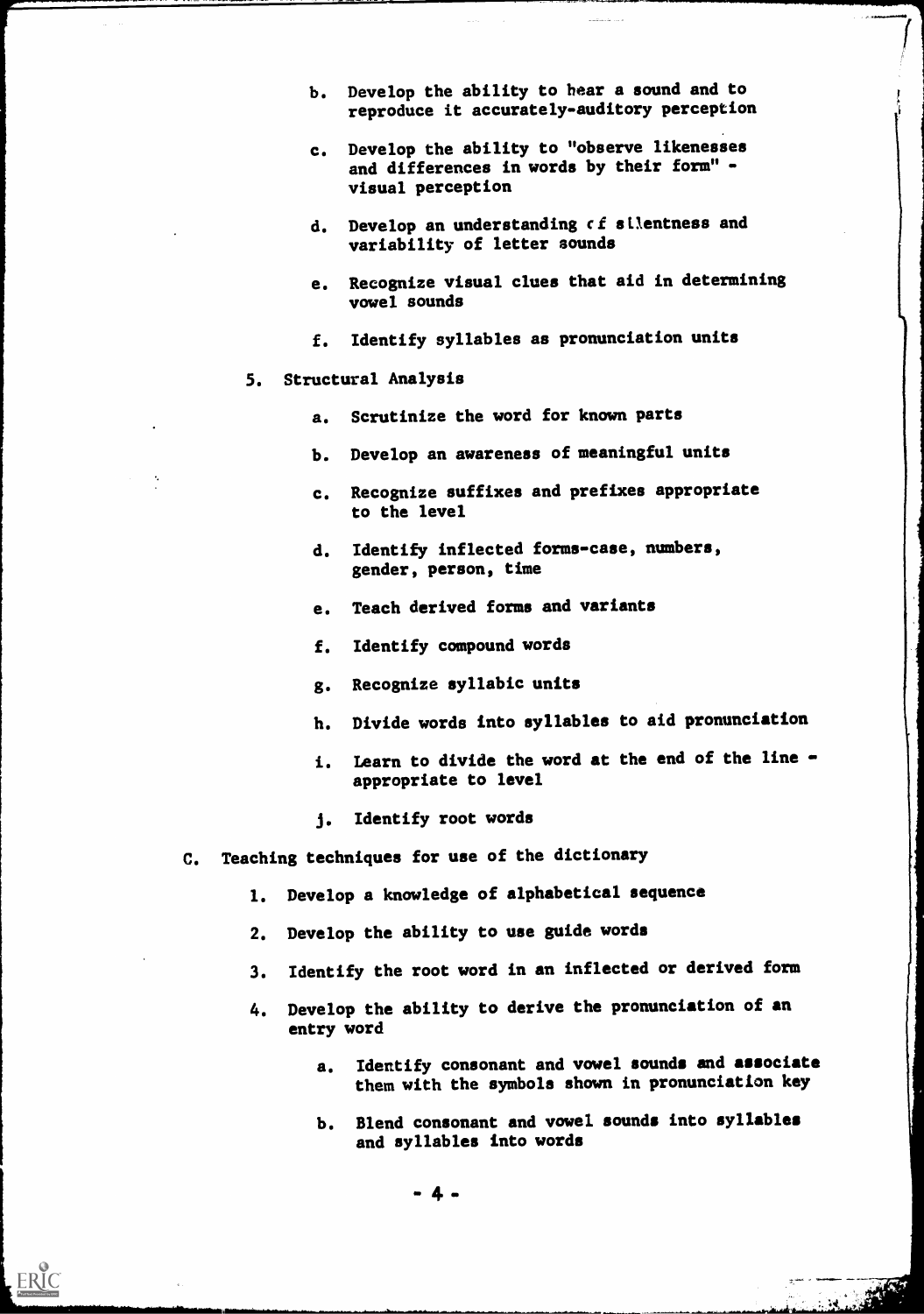- c. Recognize the function of visual syllabic divisions and of the accent mark
- 5. Comprehend definitions of meanings as given in the dictionary and select the appropriate meaning and adapt this definition to fit into the ccntext in which the word occurs
- IV. Sequence of Instruction for phonetic analysis
	- A. Pre-First Phase Visual discrimination, auditory discrimination, oral expression
	- B. First Phase Phonetics
		- 1. Teach the important single consonants in the initial position b, c, (Hard sound only) d, f, g (hard sound) h, j, 1, m, n, p, r, s (soft c sound) t, w. Omit k, v, x,y,z
		- 2. Teach the speech consonants ch, sh, th, wh in the initial position only
		- 3. Teach consonant blends such as sk, sm, sn, sp, st, aw, tw, bl, br, gl, fl, pl, cl, fr, tr, in the initial position only
	- C. Second Phase

ERIC

- 1. Teach single consonants v and y in initial position
- 2. Teach important consonant blends not taught in first grade bl, cl, fl, gl, pl, sl, br, cr, dr, fr, gr, pr, tr, scr, str, thr
- 3. Preparation for learning the short sounds of vowels. Have pupils note the constant .short sound of the vowel in the medial position in monosyllabic words using familiar words
- 4. Teach short sounds of vowels a, e, i, o, u
- 5. Teach and use terms vowel, long, short
- 6. Teach the speech consonants ch, sh, and th in the final position
- 7. Teach the consonant blends sk, sp, st in the final position
- 8. Teach the vowel blends ow, ou, oi, oy, lu, au, aw, 00
- 9. Teach the long sounds of the vowels as discovered in familiar long vowel endings

- 5 -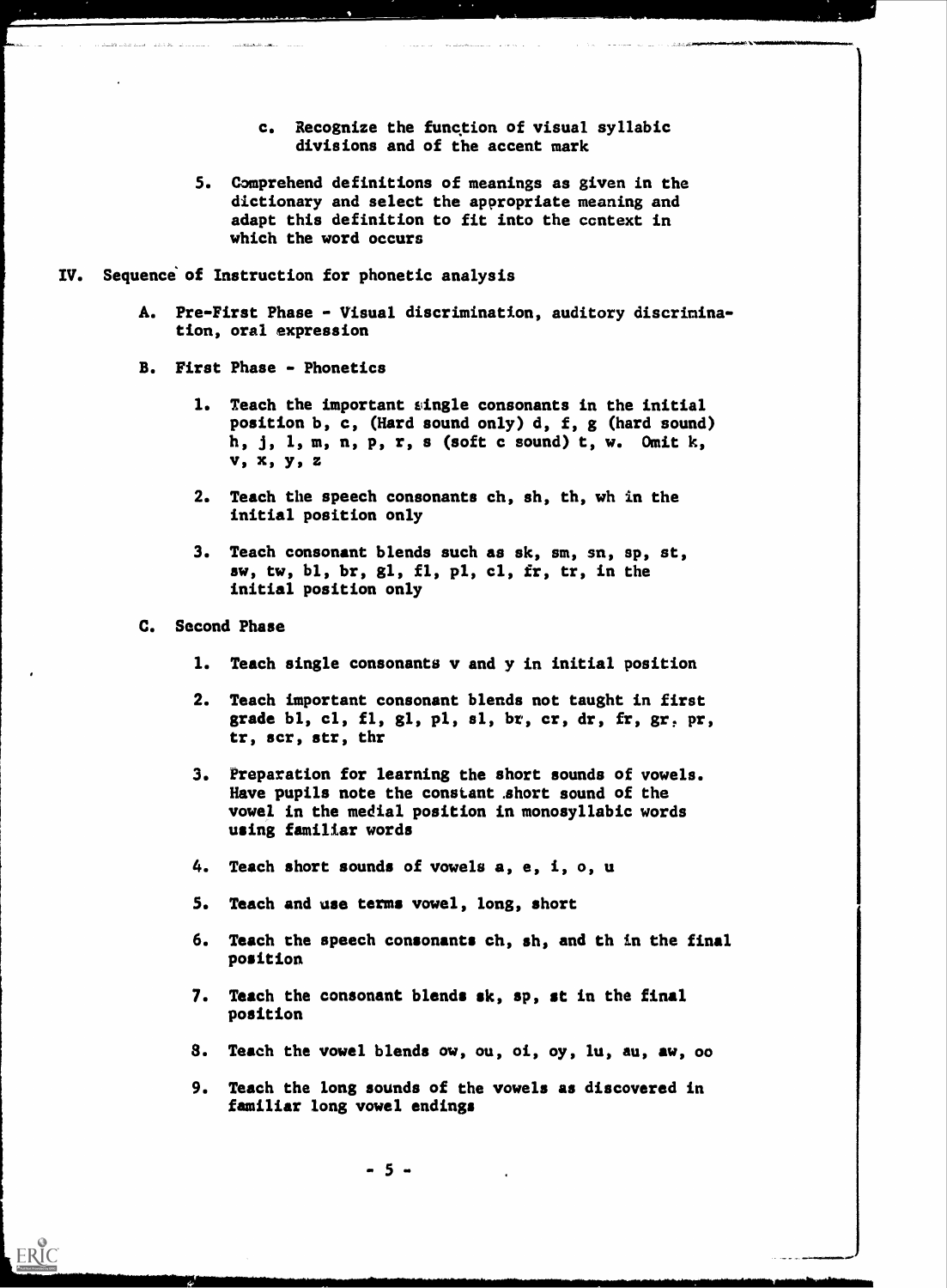- 10. Teach the double vowels as they occur within words and as the endings of words where the first vowel is long and the second is silent. Teach within words ai, ae, oa, ui, ee. Teach.as endings ie, ow, ue, ay, ee, ea
- 11. Develop vowel rules
	- a. First try the short sound and if it doesn't work try long sound
	- b. A vowel usually is short when it is the only vowel in a word and is followed by a consonant
	- c. A vowel usually is long when it is the only vowel and is the last letter in the word
	- d. When two vowels are side by side the first is usually long and the second has no sound
	- e. In a short word that has two vowels one of which is e at the end of the word, usually the first vowel is long and the e has no sound
- 12. Teach the single consonant q (u) and the single consonant k, if needed, in the initial position

#### D. Third Phase

1. Teach the soft sound of c and the soft sound of g

First try the hard sound of c and g and if it doesn't make sense try the soft sound.

- 2. Teach the single consonants X and Z in the final position only
- 3. Work out sound groups though, although, dough, ought, bought, brought, etc.
- 4. Teach the understanding that some letters sometimes have no sound

b before t (doubt) d at the end of a syllable preceding another consonant (Wednesday) c after s (scene) g before final m or n and before n at the beginning of a word (sign, gnaw) h in certain words (honest) k before n at the beginning of a word (know) 1 in certain words (would) n after m (hymn)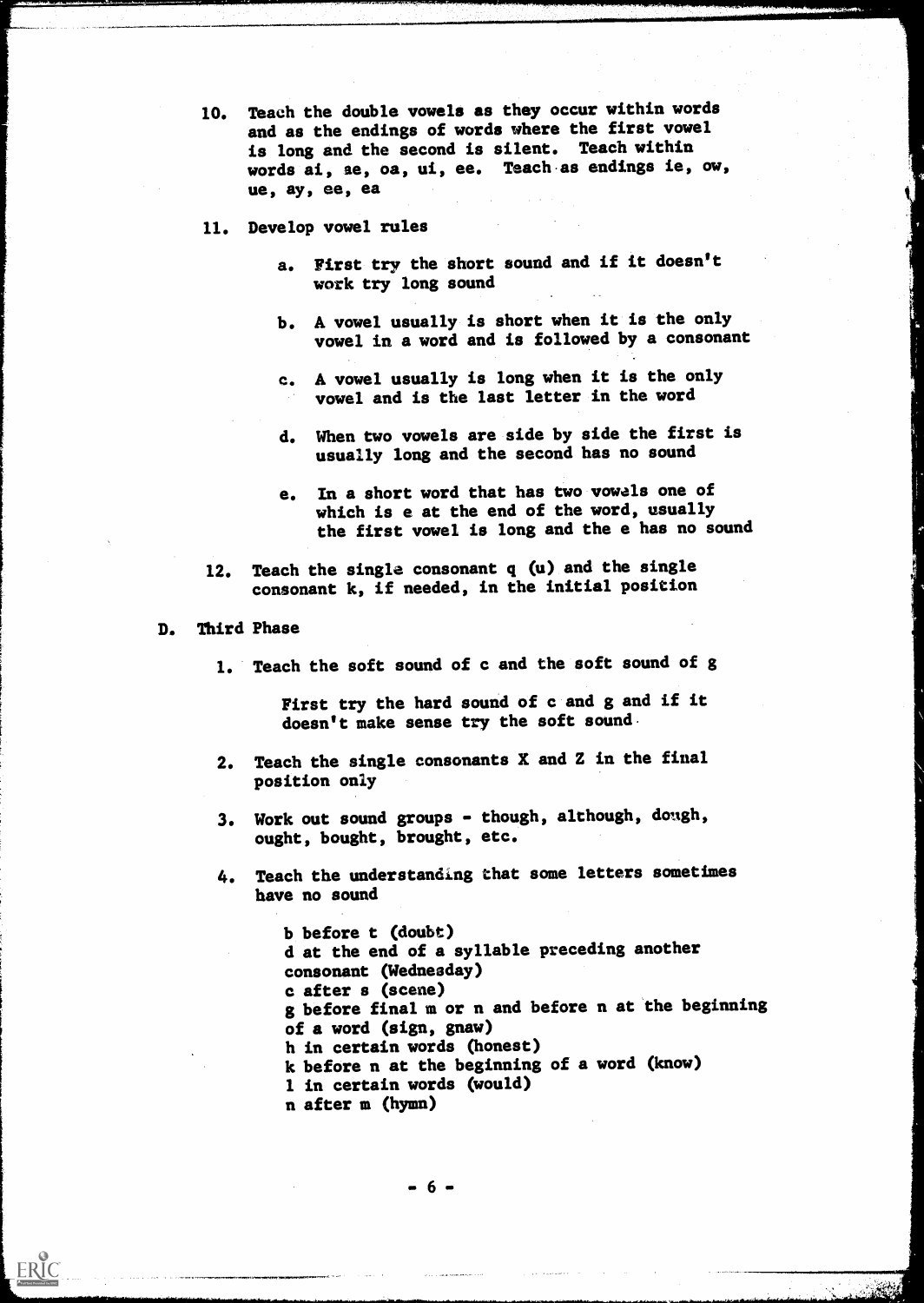- s in certain words (isle) p in certain words (cupboard) t in certain words (listen) w before r (write)
- 5. Develop principle that c and g usually are soft before e, i, and y
- E. Fourth, Fifth, and Sixth Phases
	- 1. Teach all that hasn't been met
		- a. Single consonants
		- b. Speech consonants
		- c. Important consonant blends
		- d. Vowels
		- e. Vowel blends
		- f. Double vowel
- V. Sequence of Instruction for teaching structural analysis
	- A. First Phase
		- 1. Teach the endings s, es, d, ed, ing as ending of familiar words that contain familiar base words
		- 2. Present in oral form common compound words made up of familiar words
	- B. Second Phase
		- 1. Teach the suffixes y, ly, er, est as added to familiar base words
		- 2. Teach the understanding of compound words
	- C. Third Phase

**ERIC** 

- 1. Teach suffixes ful, less, er, or, added to known words
- 2. Teach the endings n and en added to known words
- 3. Teach prefixes bi, for, fore, un, re, added to known words
- 4. Build compounds
- 5. Syllables
	- a. Develop an understanding of the relation between the number of vowel sounds and the number of syllables in a word

- 7 -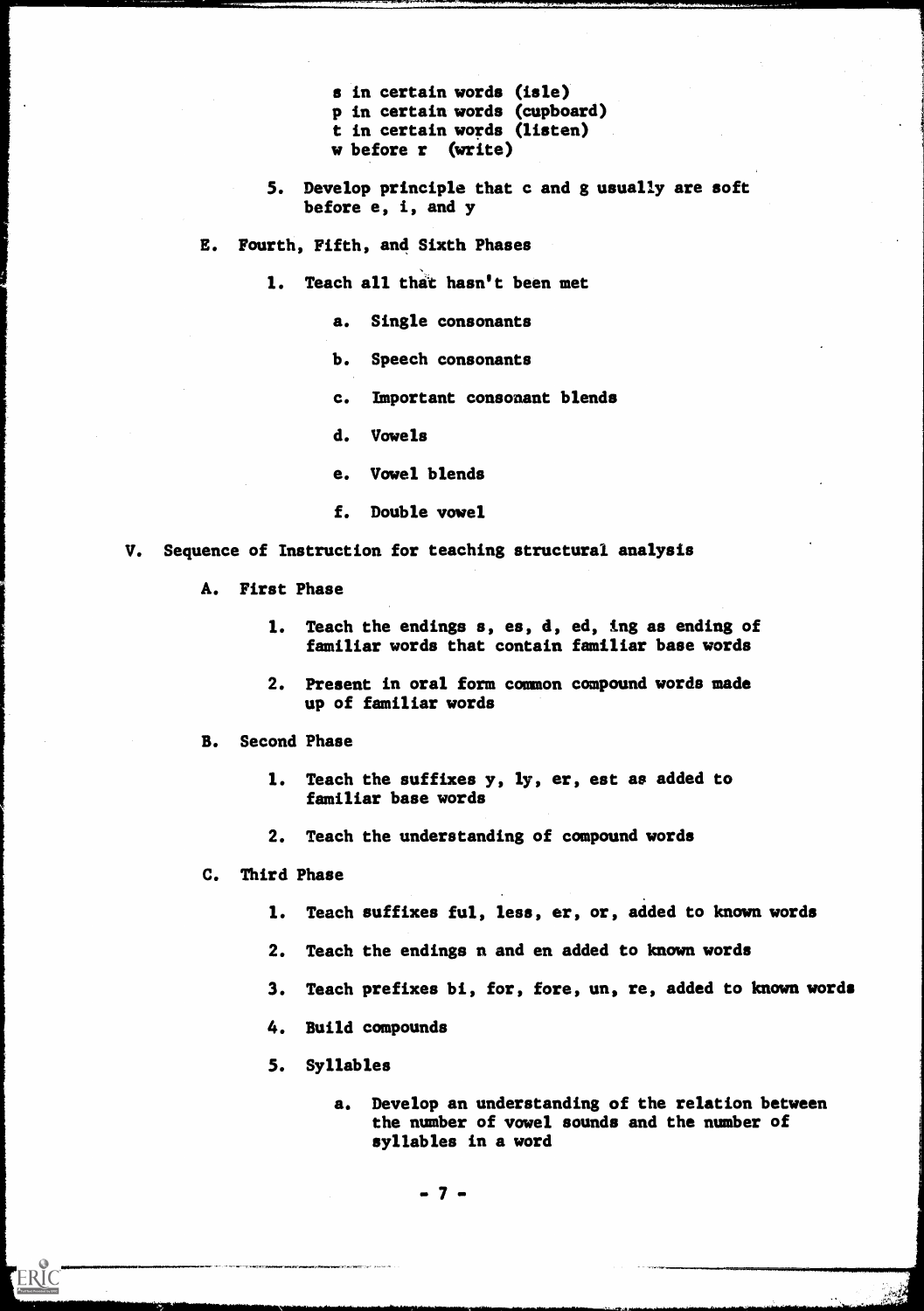- b. Develop skill in finding the first syllable in words
- c. Develop skill in finding the last syllable in words
- d. Teach important syllables ex.: tion, on, der, able, ter, etc.
- e. Principles may be developed
	- 1) If the first vowel in a word is followed by two consonants, the first syllable usually ends with the first of those consonants
	- 2) If the first vowel in a word is followed by only one consonant, the first syllable usually ends with that vowel
	- 3) If a word ends in e, the consonant that comes just before the e begins the last syllable
- D. Fourth, Fifth and Sixth Phases
	- 1. Teach all not met in previous grades
		- a. Suffixes s, es, d, ed, ing, y, ly, er, est, ful, less, or, n, en
		- b. Prefixes bi, for, fore, un, re
	- 2. Teach the suffixes ness, ment, word, ous, like, lous, teen, et, ious, able, ic, ish, ant, ent, age, ance, ence
	- 3. Teach prefixes dis, in, mis, anti, non, com, con, super, pre, tri, sub, post, ap, ad, ab, trans, em, de, inter, pro, ex, en, ob, per
	- 4. Provide practice in finding familiar base words in derivatives and variants
	- 5. Pick up syllable understanding and add principles
		- a. In a word in which two consonants come between two vowels, usually the first syllable ends with the first of these consonants
		- b. In a word in which there is only one consonant between two vowels, usually the first syllable ends just before the consonant
		- c. In a word that ends in le, the consonant that comes before the 1 is part of the last syllable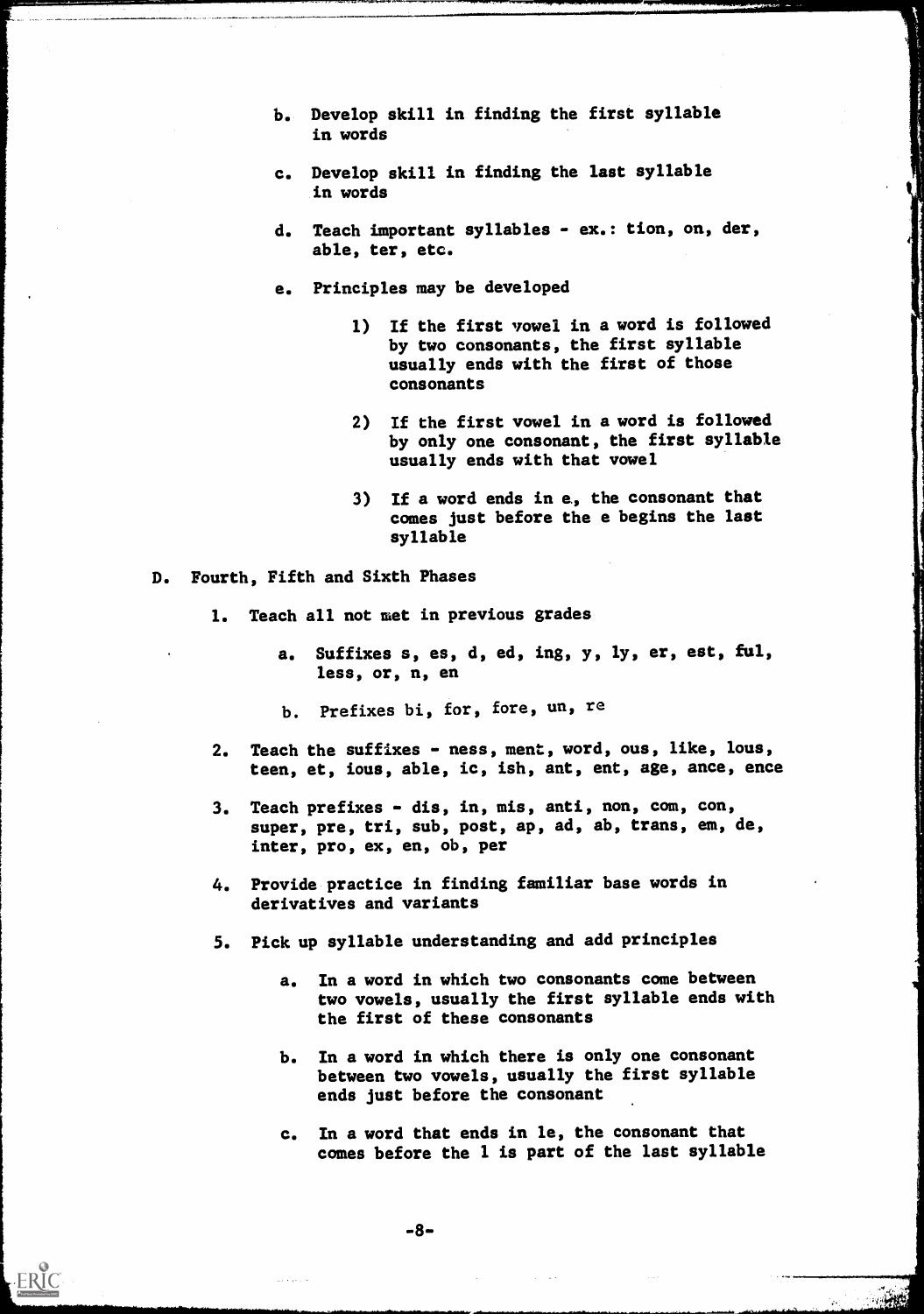### QUICK REFERENCE SHEET OF BASIC READING SKILLS INDICATING THE GRADE LEVEL WHEN THEY ARE FIRST INTRODUCED

#### READING SKILLS

 $\sim 100$ 

ERIC

 $\ddot{\phantom{a}}$ 

| COMPREHENSION OF INFORMATION                     | GRADE LEVEL                                |
|--------------------------------------------------|--------------------------------------------|
| Selecting details                                | $1 - 6$                                    |
| Recalling details                                | $1 - 6$                                    |
| Listing details                                  | $2 - 6$                                    |
| Verifying details                                | $3 - 6$                                    |
| Grasping implied ideas                           | $2 - 6$                                    |
| Drawing conclusions                              | $1 - 6$                                    |
| Making inferences                                | $1 - 6$                                    |
| Making comparisons                               | $1 - 6$                                    |
| Anticipating endings                             | $1 - 6$                                    |
| Comparing ideas                                  | $3 - 6$                                    |
| Providing conclusions                            | $2 - 6$                                    |
| Following directions                             | $3 - 6$                                    |
| Listing facts to prove statement                 | $3 - 6$                                    |
| Answer questions relative to meaning of material | $3 - 6$                                    |
| Ask questions relative to meaning of materials   | $3 - 6$                                    |
| LOCATION OF INFORMATION                          |                                            |
| <b>Index</b>                                     | 3<br>- 6                                   |
| Table of contents                                | $1 - 6$                                    |
| Correct book                                     | $\mathbf{3}$<br>- 6                        |
| Dictionary and glossary                          | 4 - 6                                      |
| Maps, tables, graphs, atlas                      | $2 - 6$                                    |
| Title page                                       | $2 - 6$                                    |
| Files and bibliographies                         | $\overline{\mathbf{3}}$<br>-6<br>$\bullet$ |
| Footnotes, cross reference                       | 5<br>- 6                                   |
| Appendix                                         | - 6<br>נ                                   |
| Chapter and paragraph headings                   | $2 - 6$                                    |
| Library and card catalogs                        | $4 - 6$                                    |
| Skimming to find information                     | $3 - 6$                                    |
| Encyclopedias                                    | $4 - 6$                                    |
| EVALUATION AND SELECTION OF INFORMATION          |                                            |
| Check true, false statements                     | $2 - 6$                                    |
| Select facts to prove point                      | $2 - 6$                                    |
| Interpret figures of speech                      | $4 - 6$                                    |
| Recognize relationships                          | $3 - 6$                                    |
| Sensing cause and effect of relationship         | $3 - 6$                                    |
| Distinguish fact from fiction                    | $2 - 6$                                    |
| Determine significance of story                  | $4 - 6$                                    |
| Show author's viewpoint                          | $5 - 6$                                    |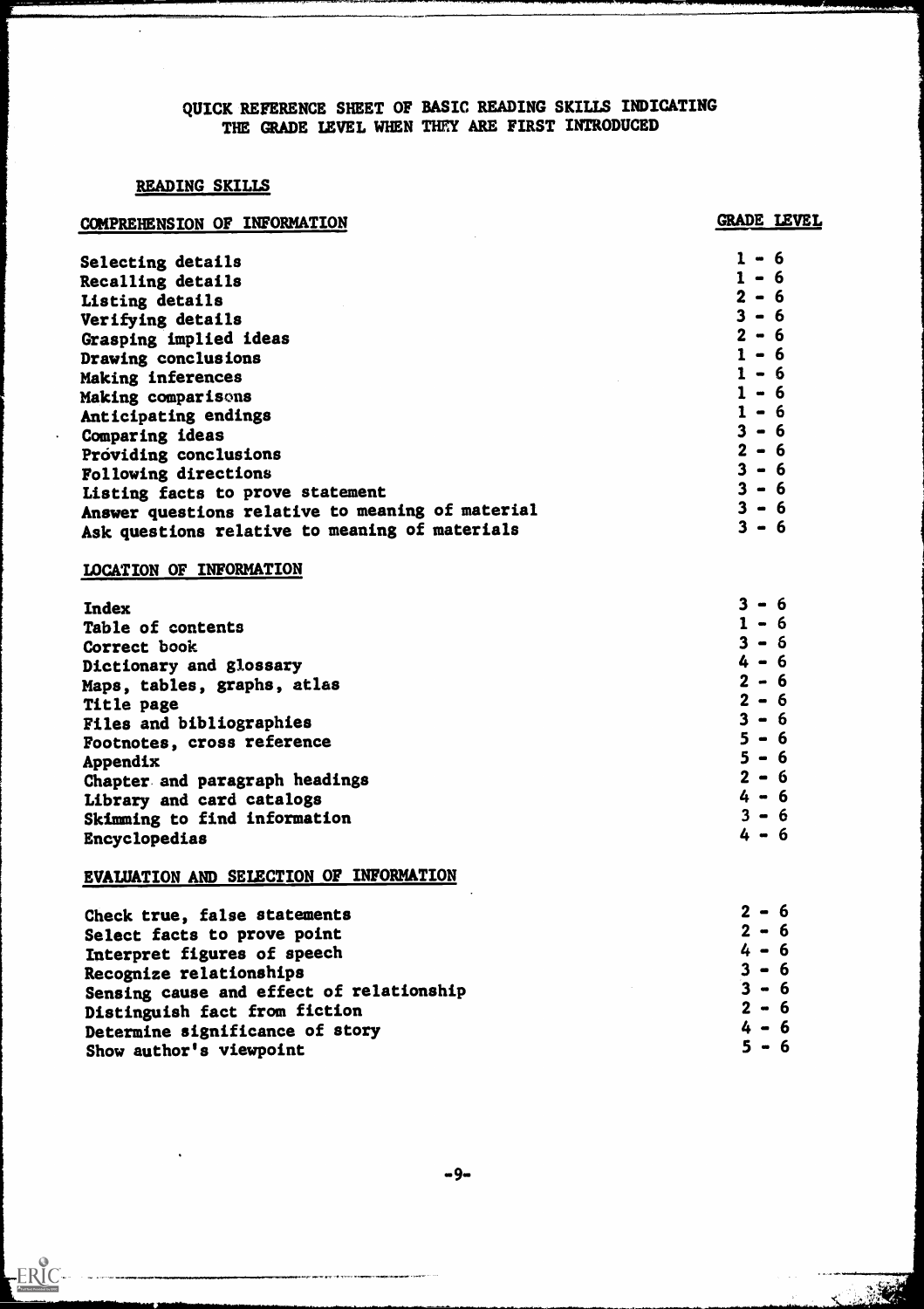# READING SKILLS (cont.)

# ORGANIZATION OF INFORMATION GRADE LEVEL

هی و بو

فتستحدث

| Take notes                                                      | $4 - 6$ |
|-----------------------------------------------------------------|---------|
| Write summary sentences for paragraphs, section, or article     | $3 - 6$ |
| Select best sentences which summarize a paragraph, section, or  |         |
| article                                                         | $4 - 6$ |
| List related events in order of happening                       | $2 - 6$ |
| List related events in order of importance                      | $4 - 6$ |
| List items about a topic                                        | $1 - 6$ |
| Title selections or paragraphs                                  | $3 - 6$ |
| Find topic sentence of paragraph                                | $4 - 6$ |
|                                                                 | $3 - 6$ |
| Find main idea of paragraph                                     | $4 - 6$ |
| Find subtopics in paragraph                                     |         |
| Find detail in a paragraph                                      | $4 - 6$ |
| Outlining: Main head and subheads given, find paragraphs which  |         |
| match each subhead                                              | $5 - 6$ |
| Outline given, find paragraphs of text which match each subhead |         |
|                                                                 | $4 - 6$ |
| given                                                           |         |
| Main headings given and subheads listed, fill in outline by     |         |
| writing subheads under correct headings                         | $4 - 6$ |
| Incomplete outline giving 2 or 3 main headings, subheads        |         |
| filled in                                                       | $4 - 6$ |
|                                                                 |         |

#### WORD ATTACK

| Context clues                             | 1 – 6   |
|-------------------------------------------|---------|
| Matching words with picture               | $1 - 2$ |
| Inferring meaning from words - form clues | $1 - 6$ |
| Prefixes                                  | $3 - 6$ |
| <b>Suffixes</b>                           | $1 - 6$ |
| Root words                                | $1 - 6$ |
| Compound words                            | $2 - 6$ |
| Contractions                              | $2 - 6$ |
| Rhythm clues                              | $1 - 6$ |
| Configuration of clues                    | $1 - 6$ |
| Dividing words into syllables             | $3 - 6$ |
| Through words or phrases that describe    | $3 - 6$ |

# VOCABULARY DEVELOPMENT

 $\bar{\beta}$ 

 $RIC$ </u>

 $\mathcal{L}^{\text{max}}_{\text{max}}$ 

| Matching words and definitions             | $4 - 6$ |
|--------------------------------------------|---------|
| Synonyms, antonyms, homonyms               | $1 - 6$ |
| Classifying words under different headings | $2 - 6$ |
| Relating meanings to other words           | $2 - 6$ |
| Dictionary skills:                         | $3 - 6$ |
| Alphabetizing                              | $3 - 6$ |
| Syllabication                              | $3 - 6$ |
| Vowels, accent, guide words                | $3 - 6$ |
| Respelling for pronunciation               | 6       |
| Pronunciation key                          | $5 - 6$ |
| Definition -- multiple meanings            | 6       |

 $\mathcal{L}^{\text{max}}_{\text{max}}$  and  $\mathcal{L}^{\text{max}}_{\text{max}}$ 

**COLLECTION**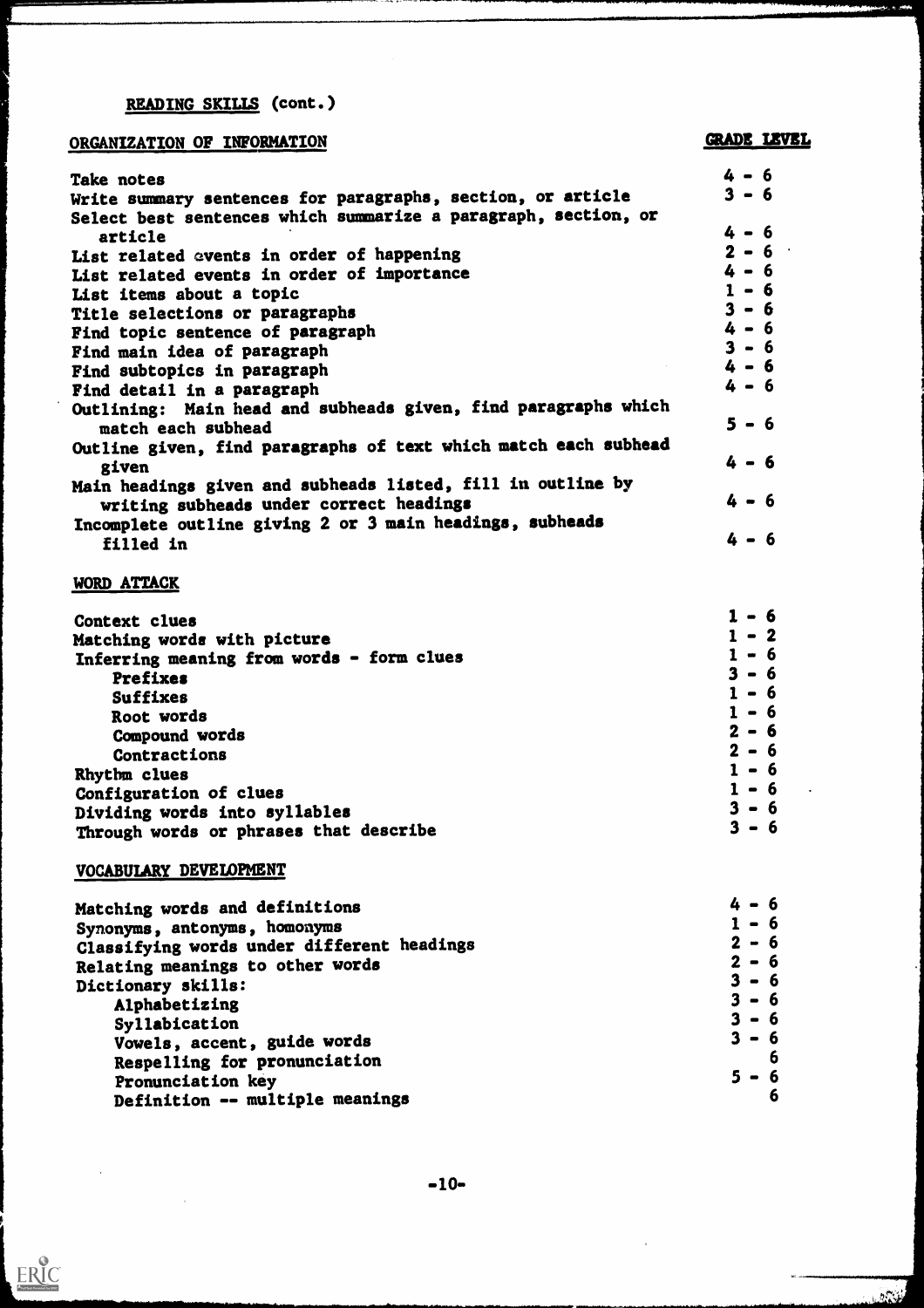PHONETIC ANALYSIS

|            |                                                     | ------ | <b>GRADE LEVEL</b> |  |
|------------|-----------------------------------------------------|--------|--------------------|--|
| $\cdot$ I. | Consonants: (initial, final, medial)<br>$\mathbf b$ |        | $1 - 6$            |  |
|            | $\mathbf c$                                         |        |                    |  |
|            | $\mathbf d$                                         |        |                    |  |
|            | $\mathbf f$                                         |        |                    |  |
|            |                                                     |        |                    |  |
|            | $\frac{g}{h}$                                       |        |                    |  |
|            | j<br>k                                              |        |                    |  |
|            |                                                     |        |                    |  |
|            | $\mathbf{1}$                                        |        |                    |  |
|            | ${\bf m}$                                           |        |                    |  |
|            | $\mathbf n$                                         |        |                    |  |
|            | $\boldsymbol{\mathrm{p}}$                           |        |                    |  |
|            | $\mathbf q$<br>$\mathbf r$                          |        |                    |  |
|            | $\mathbf{s}$                                        |        |                    |  |
|            | t                                                   |        |                    |  |
|            | $\mathbf{v}$                                        |        |                    |  |
|            | W                                                   |        |                    |  |
|            | $\mathbf x$                                         |        |                    |  |
|            | y                                                   |        |                    |  |
|            | $\mathbf{z}$<br><b>Blends:</b>                      |        | $1 - 6$            |  |
| II.        | <b>st</b>                                           |        |                    |  |
|            | $\mathbf{sn}$                                       |        |                    |  |
|            | sp                                                  |        |                    |  |
|            | <b>SW</b>                                           |        |                    |  |
|            | $\mathbf{s}$                                        |        |                    |  |
|            | br                                                  |        |                    |  |
|            | gr                                                  |        |                    |  |
|            | tr                                                  |        |                    |  |
|            | tw<br>f1                                            |        |                    |  |
|            | fr                                                  |        |                    |  |
|            | c1                                                  |        |                    |  |
|            | <b>CT</b>                                           |        |                    |  |
|            | p1                                                  |        |                    |  |
|            | pr                                                  |        |                    |  |
|            | dr                                                  |        |                    |  |
|            | qu                                                  |        | $2 - 6$            |  |
| III.       | Three Letter Blends:                                |        |                    |  |
|            | spr<br>str                                          |        |                    |  |
|            | squ                                                 |        |                    |  |
|            | <b>scr</b>                                          |        |                    |  |
| IV.        | Digraphs:                                           |        | $2 - 6$            |  |
|            | $\mathbf{sh}$                                       |        |                    |  |
|            | sk                                                  |        |                    |  |
|            | ch                                                  |        |                    |  |
|            | $c\mathbf{k}$                                       |        |                    |  |
|            | th                                                  |        |                    |  |
|            | wh                                                  |        | $1 - 6$            |  |
| V.         | Hard & Soft Sounds                                  |        |                    |  |
|            | $\mathbf{c}$<br>$\boldsymbol{g}$                    |        | $\bullet$          |  |
|            | (e) Silent letter                                   |        |                    |  |
|            |                                                     |        |                    |  |

 $-11-$ 

فيغجل

 $\hat{\mathcal{C}}$ 

 $\bullet$ 

ERIC.

الوارد والمستقدرة في رسم بدن في ورد <del>فيكل لا الأول و الدين و ما يكون و المحاول و المحاول الإسلامي</del><br>والأرد والمستقدرة